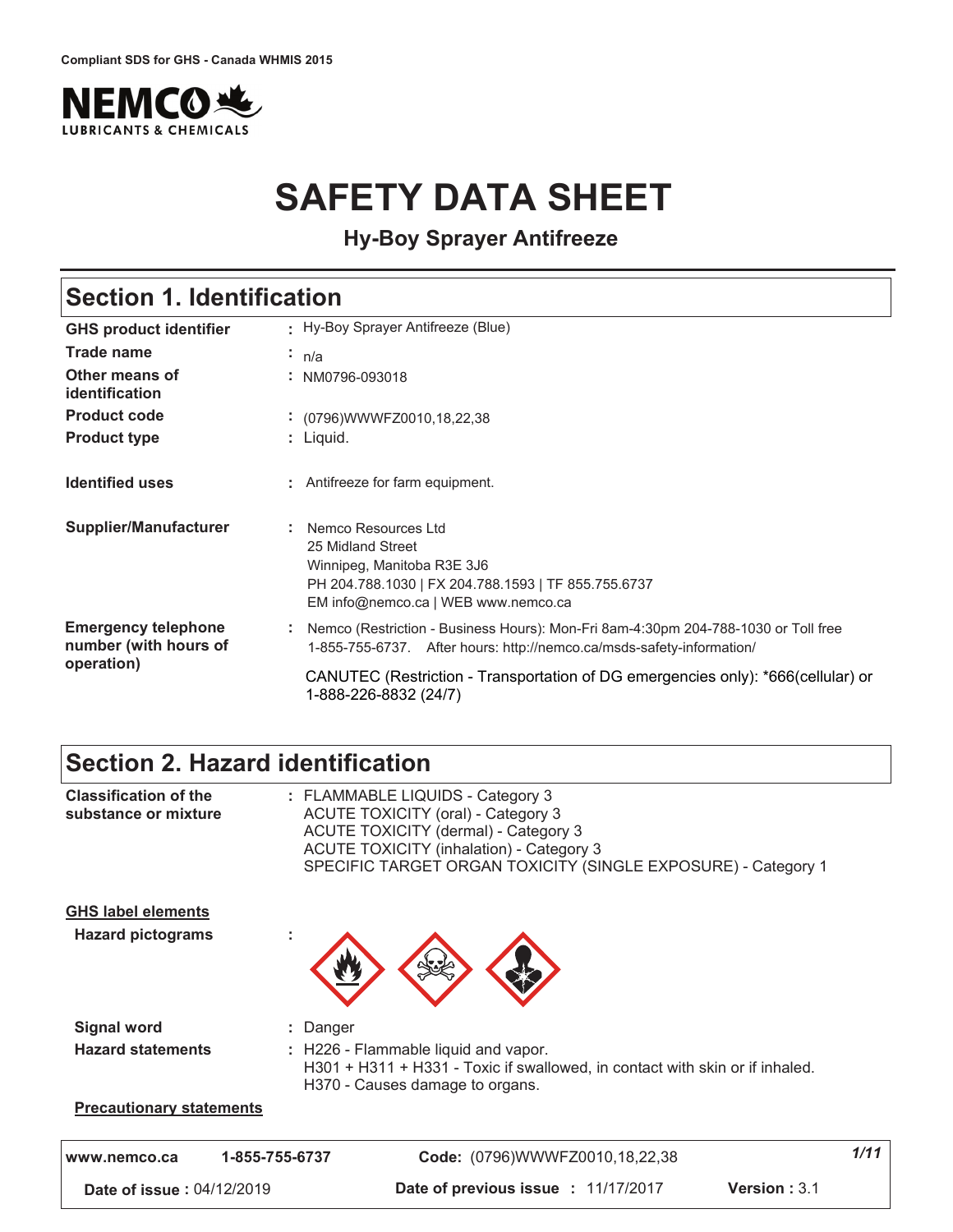

### **Section 2. Hazard identification**

| <b>Prevention</b>                                                                                  | : P280 - Wear protective gloves. Wear protective clothing. Wear eye or face<br>protection.                                                                                                                                                                                                                                                                                                                                                                                                                                                                                                                                                                                 |
|----------------------------------------------------------------------------------------------------|----------------------------------------------------------------------------------------------------------------------------------------------------------------------------------------------------------------------------------------------------------------------------------------------------------------------------------------------------------------------------------------------------------------------------------------------------------------------------------------------------------------------------------------------------------------------------------------------------------------------------------------------------------------------------|
|                                                                                                    | P210 - Keep away from heat, hot surfaces, sparks, open flames and other ignition<br>sources. No smoking.                                                                                                                                                                                                                                                                                                                                                                                                                                                                                                                                                                   |
|                                                                                                    | P271 - Use only outdoors or in a well-ventilated area.                                                                                                                                                                                                                                                                                                                                                                                                                                                                                                                                                                                                                     |
|                                                                                                    | P260 - Do not breathe vapor.<br>P270 - Do not eat, drink or smoke when using this product.<br>P264 - Wash hands thoroughly after handling.                                                                                                                                                                                                                                                                                                                                                                                                                                                                                                                                 |
| <b>Response</b>                                                                                    | : P308 + P311 - IF exposed or concerned: Call a POISON CENTER or physician.<br>P304 + P340 + P311 - IF INHALED: Remove person to fresh air and keep<br>comfortable for breathing. Call a POISON CENTER or physician.<br>P301 + P310 + P330 - IF SWALLOWED: Immediately call a POISON CENTER or<br>physician. Rinse mouth.<br>P303 + P361 + P353 - IF ON SKIN (or hair): Take off immediately all contaminated<br>clothing. Rinse skin with water.<br>P302 + P361+P364 + P352 + P312 - IF ON SKIN: Take off immediately all<br>contaminated clothing and wash it before reuse. Wash with plenty of soap and water.<br>Call a POISON CENTER or physician if you feel unwell. |
| <b>Storage</b>                                                                                     | : P405 - Store locked up.                                                                                                                                                                                                                                                                                                                                                                                                                                                                                                                                                                                                                                                  |
| <b>Disposal</b>                                                                                    | : P501 - Dispose of contents and container in accordance with all local, regional,<br>national and international regulations.                                                                                                                                                                                                                                                                                                                                                                                                                                                                                                                                              |
| <b>Other hazards which do not : None known.</b><br>result in classification/<br><b>HHNOC/PHNOC</b> |                                                                                                                                                                                                                                                                                                                                                                                                                                                                                                                                                                                                                                                                            |

### **Section 3. Composition/information on ingredients**

| Substance/mixture     | : Mixture       |
|-----------------------|-----------------|
| Other means of        | : NM0796-093018 |
| <b>identification</b> |                 |

#### **CAS number/other identifiers**

| <b>CAS number</b>   | : Not applicable.        |            |                   |  |
|---------------------|--------------------------|------------|-------------------|--|
| <b>Product code</b> | (0796)WWWFZ0010,18,22,38 |            |                   |  |
|                     |                          |            |                   |  |
| Ingredient name     |                          | $\%$ (w/w) | <b>CAS number</b> |  |

The exact percentage (concentration) in the composition has been withheld as a trade secret in accordance with the amended HPR as of April 2018.

There are no additional ingredients present which, within the current knowledge of the supplier and in the concentrations applicable, are classified as hazardous to health or the environment and hence require reporting in this section.

Occupational exposure limits, if available, are listed in Section 8.

### **Section 4. First-aid measures**

#### Description of necessary first aid measures

```
Eye contact
```
: Immediately flush eyes with plenty of water, occasionally lifting the upper and lower eyelids. Check for and remove any contact lenses. Continue to rinse for at least 20 minutes. Get medical attention. If necessary, call a poison center or physician.

| www.nemco.ca                     | 1-855-755-6737 | Code: (0796)WWWFZ0010,18,22,38      |                        | 2/11 |
|----------------------------------|----------------|-------------------------------------|------------------------|------|
| <b>Date of issue: 04/12/2019</b> |                | Date of previous issue : 11/17/2017 | <b>Version</b> : $3.1$ |      |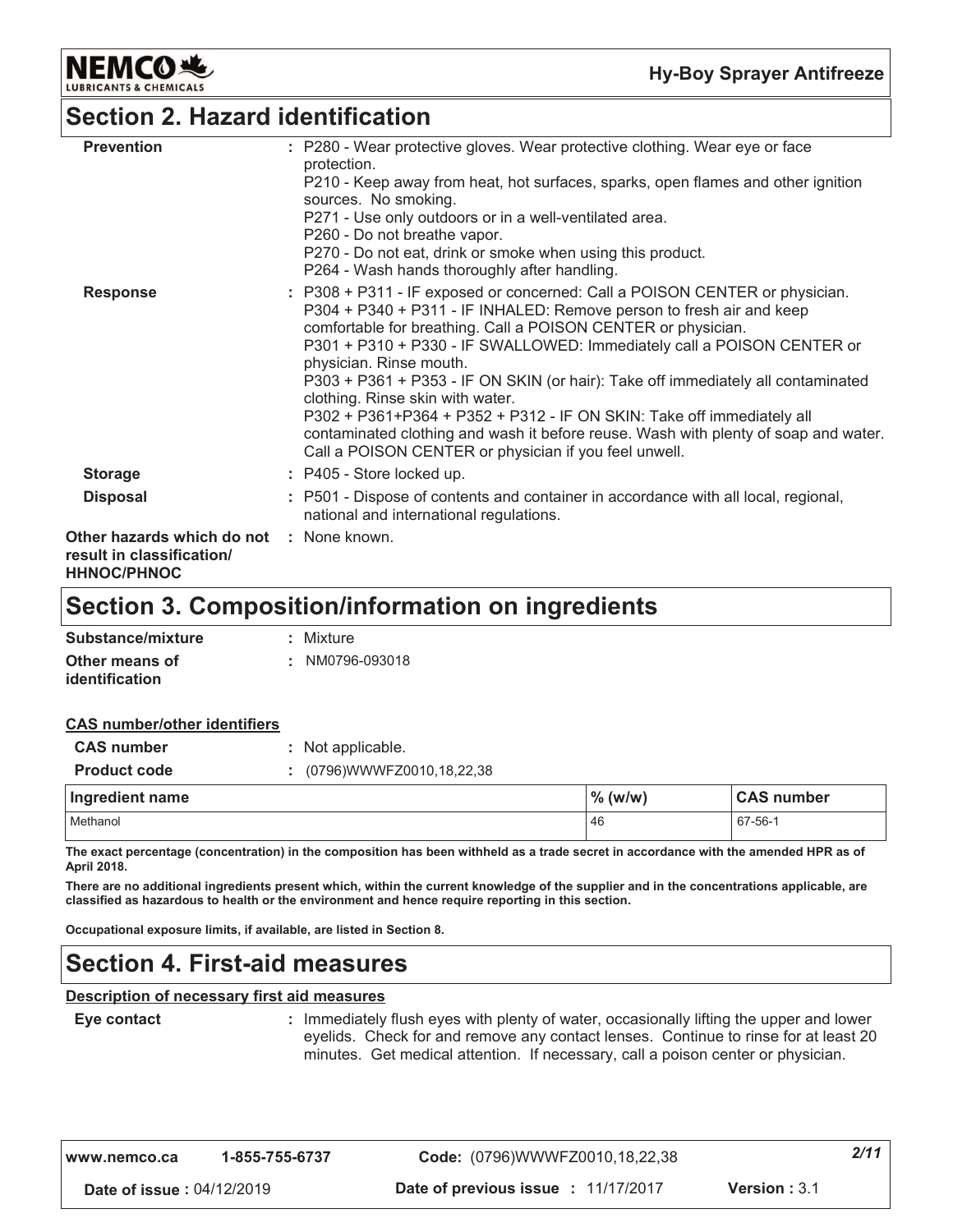

### **Section 4. First-aid measures**

| <b>Inhalation</b>   | : Remove victim to fresh air and keep at rest in a position comfortable for breathing.<br>If it is suspected that fumes are still present, the rescuer should wear an appropriate<br>mask or self-contained breathing apparatus. If not breathing, if breathing is irregular<br>or if respiratory arrest occurs, provide artificial respiration or oxygen by trained<br>personnel. It may be dangerous to the person providing aid to give mouth-to-mouth<br>resuscitation. Get medical attention. If necessary, call a poison center or physician.<br>If unconscious, place in recovery position and get medical attention immediately.<br>Maintain an open airway. Loosen tight clothing such as a collar, tie, belt or<br>waistband.                                                                                     |
|---------------------|-----------------------------------------------------------------------------------------------------------------------------------------------------------------------------------------------------------------------------------------------------------------------------------------------------------------------------------------------------------------------------------------------------------------------------------------------------------------------------------------------------------------------------------------------------------------------------------------------------------------------------------------------------------------------------------------------------------------------------------------------------------------------------------------------------------------------------|
| <b>Skin contact</b> | : Wash with plenty of soap and water. Wash contaminated clothing thoroughly with<br>water before removing it, or wear gloves. Continue to rinse for at least 20 minutes.<br>Get medical attention. If necessary, call a poison center or physician. Wash<br>clothing before reuse. Clean shoes thoroughly before reuse.                                                                                                                                                                                                                                                                                                                                                                                                                                                                                                     |
| Ingestion           | : Get medical attention immediately. Call a poison center or physician. Wash out<br>mouth with water. Remove dentures if any. Remove victim to fresh air and keep at<br>rest in a position comfortable for breathing. If material has been swallowed and the<br>exposed person is conscious, give small quantities of water to drink. Stop if the<br>exposed person feels sick as vomiting may be dangerous. Do not induce vomiting<br>unless directed to do so by medical personnel. If vomiting occurs, the head should<br>be kept low so that vomit does not enter the lungs. Never give anything by mouth to<br>an unconscious person. If unconscious, place in recovery position and get medical<br>attention immediately. Maintain an open airway. Loosen tight clothing such as a<br>collar, tie, belt or waistband. |

#### Most important symptoms/effects, acute and delayed

#### **Potential acute health effects** Eye contact : No known significant effects or critical hazards. **Inhalation** : Toxic if inhaled. **Skin contact** : Toxic in contact with skin. Ingestion : Toxic if swallowed. Over-exposure signs/symptoms Eye contact : No known significant effects or critical hazards. **Inhalation** : No known significant effects or critical hazards. **Skin contact** : No known significant effects or critical hazards. : No known significant effects or critical hazards. Ingestion Indication of immediate medical attention and special treatment needed, if necessary Notes to physician : Treat symptomatically. Contact poison treatment specialist immediately if large quantities have been ingested or inhaled. **Specific treatments** : No specific treatment. **Protection of first-aiders** : No action shall be taken involving any personal risk or without suitable training. If it is suspected that fumes are still present, the rescuer should wear an appropriate mask or self-contained breathing apparatus. It may be dangerous to the person

See toxicological information (Section 11)

| I www.nemco.ca                   | 1-855-755-6737 | Code: (0796)WWWFZ0010,18,22,38      |                        | 3/11 |
|----------------------------------|----------------|-------------------------------------|------------------------|------|
| <b>Date of issue: 04/12/2019</b> |                | Date of previous issue : 11/17/2017 | <b>Version</b> : $3.1$ |      |

thoroughly with water before removing it, or wear gloves.

providing aid to give mouth-to-mouth resuscitation. Wash contaminated clothing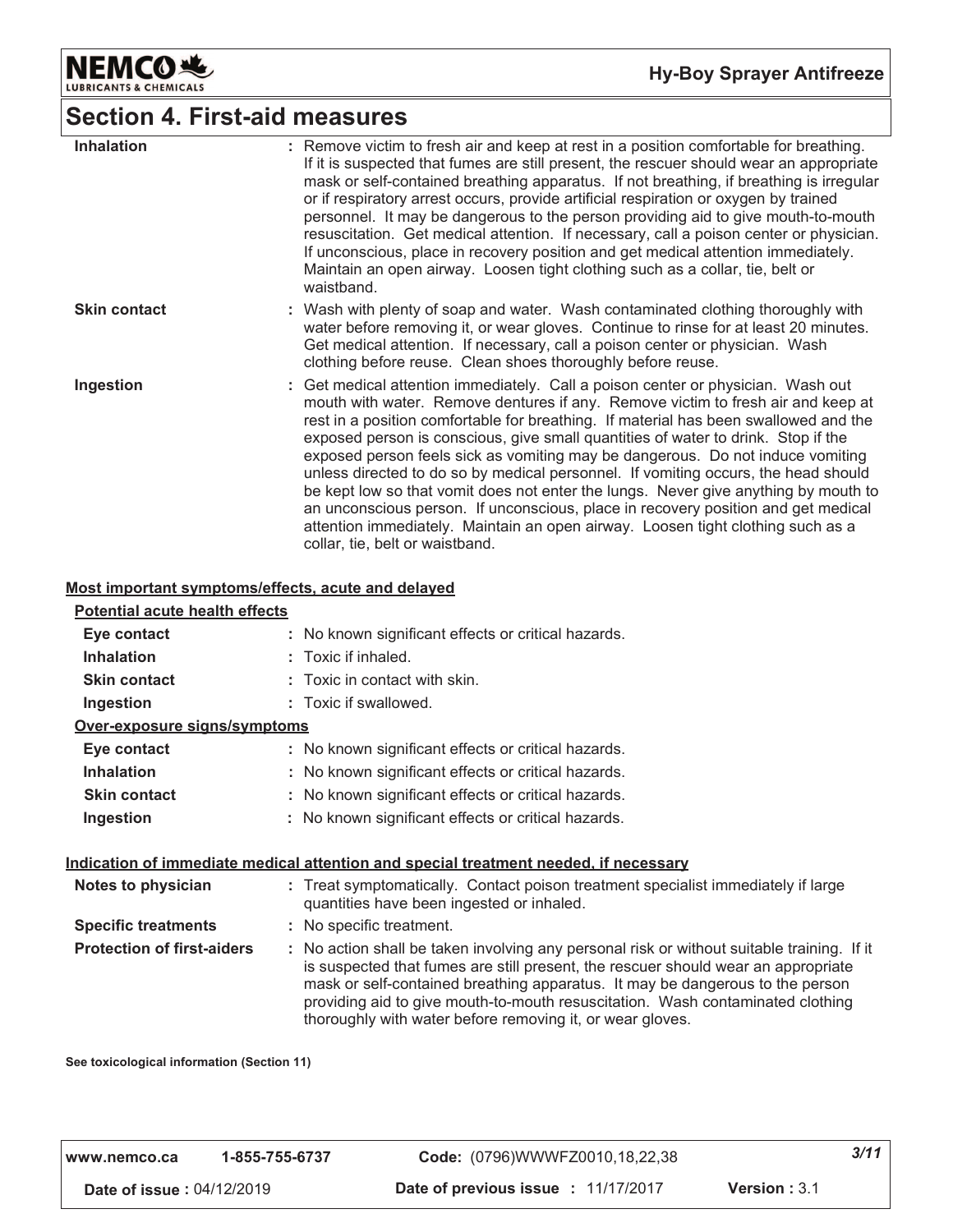

## **Section 5. Fire-fighting measures**

| <b>Extinguishing media</b>                               |                                                                                                                                                                                                                                                                                                                               |
|----------------------------------------------------------|-------------------------------------------------------------------------------------------------------------------------------------------------------------------------------------------------------------------------------------------------------------------------------------------------------------------------------|
| Suitable extinguishing<br>media                          | : Use dry chemical, $CO2$ , water spray (fog) or foam.                                                                                                                                                                                                                                                                        |
| Unsuitable extinguishing<br>media                        | : Do not use water jet or water-based fire extinguishers.                                                                                                                                                                                                                                                                     |
| Specific hazards arising<br>from the chemical            | : Flammable liquid and vapor. Runoff to sewer may create fire or explosion hazard.<br>In a fire or if heated, a pressure increase will occur and the container may burst, with<br>the risk of a subsequent explosion.                                                                                                         |
| <b>Hazardous thermal</b><br>decomposition products       | : Decomposition products may include the following materials:<br>carbon dioxide<br>carbon monoxide                                                                                                                                                                                                                            |
| <b>Special protective actions</b><br>for fire-fighters   | : Promptly isolate the scene by removing all persons from the vicinity of the incident if<br>there is a fire. No action shall be taken involving any personal risk or without<br>suitable training. Move containers from fire area if this can be done without risk.<br>Use water spray to keep fire-exposed containers cool. |
| <b>Special protective</b><br>equipment for fire-fighters | : Fire-fighters should wear appropriate protective equipment and self-contained<br>breathing apparatus (SCBA) with a full face-piece operated in positive pressure<br>mode.                                                                                                                                                   |

### **Section 6. Accidental release measures**

#### Personal precautions, protective equipment and emergency procedures For non-emergency : No action shall be taken involving any personal risk or without suitable training. Evacuate surrounding areas. Keep unnecessary and unprotected personnel from personnel entering. Do not touch or walk through spilled material. Shut off all ignition sources. No flares, smoking or flames in hazard area. Do not breathe vapor or mist. Provide adequate ventilation. Wear appropriate respirator when ventilation is inadequate. Put on appropriate personal protective equipment. : If specialized clothing is required to deal with the spillage, take note of any For emergency responders information in Section 8 on suitable and unsuitable materials. See also the information in "For non-emergency personnel". **Environmental precautions** : Avoid dispersal of spilled material and runoff and contact with soil, waterways, drains and sewers. Inform the relevant authorities if the product has caused environmental pollution (sewers, waterways, soil or air). Methods and materials for containment and cleaning up **Spill** : Stop leak if without risk. Move containers from spill area. Use spark-proof tools and explosion-proof equipment. Approach release from upwind. Prevent entry into sewers, water courses, basements or confined areas. Wash spillages into an effluent treatment plant or proceed as follows. Contain and collect spillage with noncombustible, absorbent material e.g. sand, earth, vermiculite or diatomaceous earth and place in container for disposal according to local regulations (see Section 13). Dispose of via a licensed waste disposal contractor. Contaminated absorbent material may pose the same hazard as the spilled product. Note: see Section 1 for

| www.nemco.ca                     | 1-855-755-6737 | Code: (0796)WWWFZ0010,18,22,38      |                     | 4/11 |
|----------------------------------|----------------|-------------------------------------|---------------------|------|
| <b>Date of issue: 04/12/2019</b> |                | Date of previous issue : 11/17/2017 | <b>Version: 3.1</b> |      |

emergency contact information and Section 13 for waste disposal.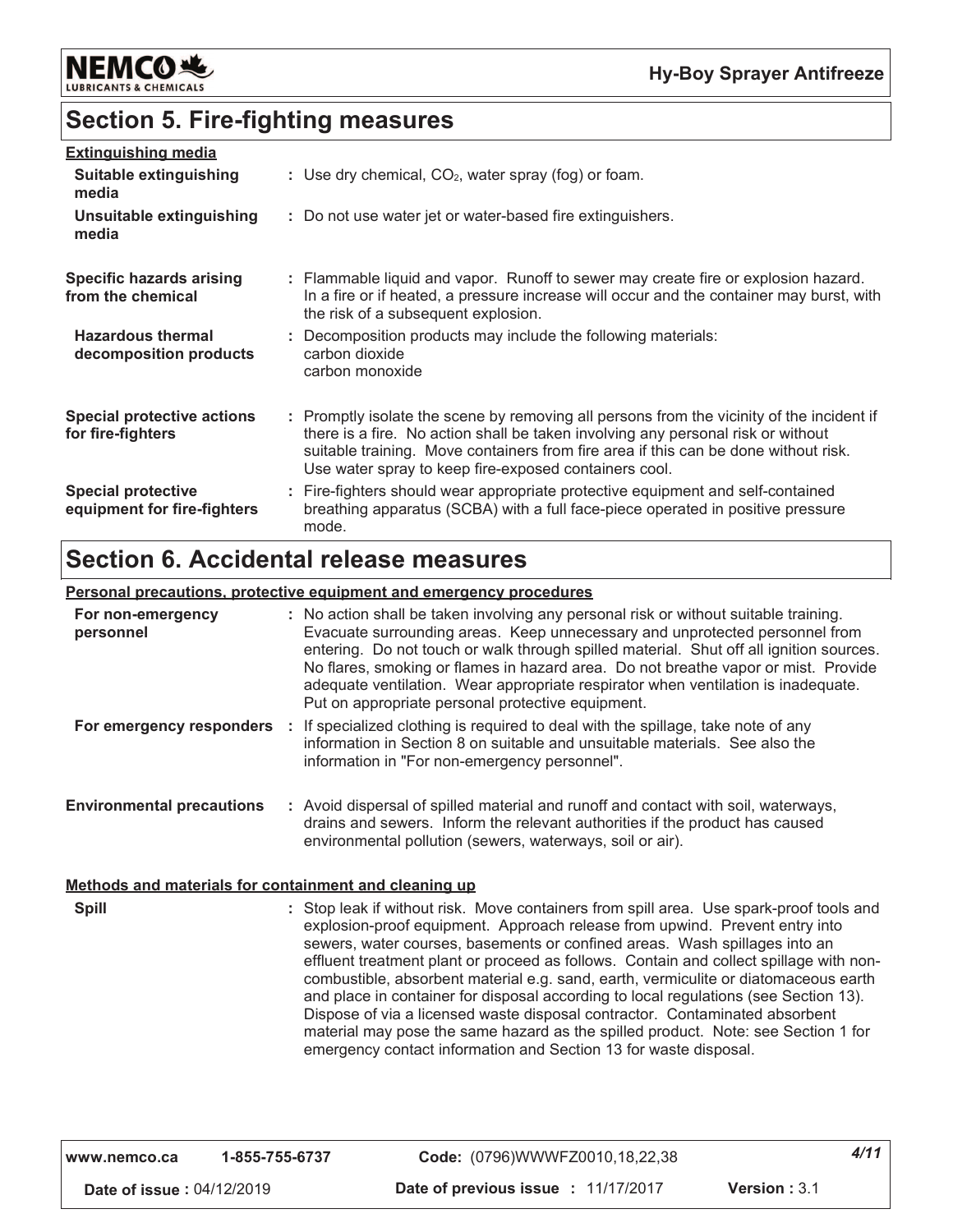

### **Section 7. Handling and storage**

| <b>Precautions for safe handling</b>                                      |                                                                                                                                                                                                                                                                                                                                                                                                                                                                                                                                                                                                                                                                                                                                                                                                                                                             |
|---------------------------------------------------------------------------|-------------------------------------------------------------------------------------------------------------------------------------------------------------------------------------------------------------------------------------------------------------------------------------------------------------------------------------------------------------------------------------------------------------------------------------------------------------------------------------------------------------------------------------------------------------------------------------------------------------------------------------------------------------------------------------------------------------------------------------------------------------------------------------------------------------------------------------------------------------|
| <b>Protective measures</b>                                                | : Put on appropriate personal protective equipment (see Section 8). Do not get in<br>eyes or on skin or clothing. Do not breathe vapor or mist. Do not ingest. Use only<br>with adequate ventilation. Wear appropriate respirator when ventilation is<br>inadequate. Do not enter storage areas and confined spaces unless adequately<br>ventilated. Keep in the original container or an approved alternative made from a<br>compatible material, kept tightly closed when not in use. Store and use away from<br>heat, sparks, open flame or any other ignition source. Use explosion-proof electrical<br>(ventilating, lighting and material handling) equipment. Use only non-sparking tools.<br>Take precautionary measures against electrostatic discharges. Empty containers<br>retain product residue and can be hazardous. Do not reuse container. |
| <b>Advice on general</b><br>occupational hygiene                          | : Eating, drinking and smoking should be prohibited in areas where this material is<br>handled, stored and processed. Workers should wash hands and face before eating,<br>drinking and smoking. See also Section 8 for additional information on hygiene<br>measures. Remove contaminated clothing and protective equipment before entering<br>eating areas.                                                                                                                                                                                                                                                                                                                                                                                                                                                                                               |
| <b>Conditions for safe storage,</b><br>including any<br>incompatibilities | : Store in accordance with local regulations. Store in a segregated and approved<br>area. Store in original container protected from direct sunlight in a dry, cool and well-<br>ventilated area, away from incompatible materials (see Section 10) and food and<br>drink. Store locked up. Eliminate all ignition sources. Separate from oxidizing<br>materials. Keep container tightly closed and sealed until ready for use. Containers<br>that have been opened must be carefully resealed and kept upright to prevent<br>leakage. Do not store in unlabeled containers. Use appropriate containment to<br>avoid environmental contamination. See Section 10 for incompatible materials<br>before handling or use.                                                                                                                                      |
|                                                                           |                                                                                                                                                                                                                                                                                                                                                                                                                                                                                                                                                                                                                                                                                                                                                                                                                                                             |

### Section 8. Exposure controls/personal protection

#### **Control parameters**

#### **Occupational exposure limits**

| Ingredient name | <b>Exposure limits</b>                                                                                                                                                                                                                                                                                                                                                                                                                                                                                                                                                                                                                                                                                                                                                                                                                  |
|-----------------|-----------------------------------------------------------------------------------------------------------------------------------------------------------------------------------------------------------------------------------------------------------------------------------------------------------------------------------------------------------------------------------------------------------------------------------------------------------------------------------------------------------------------------------------------------------------------------------------------------------------------------------------------------------------------------------------------------------------------------------------------------------------------------------------------------------------------------------------|
| Methanol        | CA Alberta Provincial (Canada, 4/2009). Absorbed through skin.<br>8 hrs OEL: 262 mg/m <sup>3</sup> 8 hours.<br>8 hrs OEL: 200 ppm 8 hours.<br>15 min OEL: 250 ppm 15 minutes.<br>15 min OEL: 328 mg/m <sup>3</sup> 15 minutes.<br>CA British Columbia Provincial (Canada, 6/2017). Absorbed<br>through skin.<br>TWA: 200 ppm 8 hours.<br>STEL: 250 ppm 15 minutes.<br>CA Ontario Provincial (Canada, 1/2018). Absorbed through skin.<br>TWA: 200 ppm 8 hours.<br>STEL: 250 ppm 15 minutes.<br>CA Quebec Provincial (Canada, 1/2014). Absorbed through skin.<br>TWAEV: 200 ppm 8 hours.<br>TWAEV: 262 mg/m <sup>3</sup> 8 hours.<br>STEV: 250 ppm 15 minutes.<br>STEV: 328 mg/m <sup>3</sup> 15 minutes.<br>CA Saskatchewan Provincial (Canada, 7/2013). Absorbed through<br>skin.<br>STEL: 250 ppm 15 minutes.<br>TWA: 200 ppm 8 hours. |

| www.nemco.ca | 1-855-755-6737 |
|--------------|----------------|
|--------------|----------------|

Code: (0796)WWWFZ0010,18,22,38

Date of issue: 04/12/2019

Date of previous issue: 11/17/2017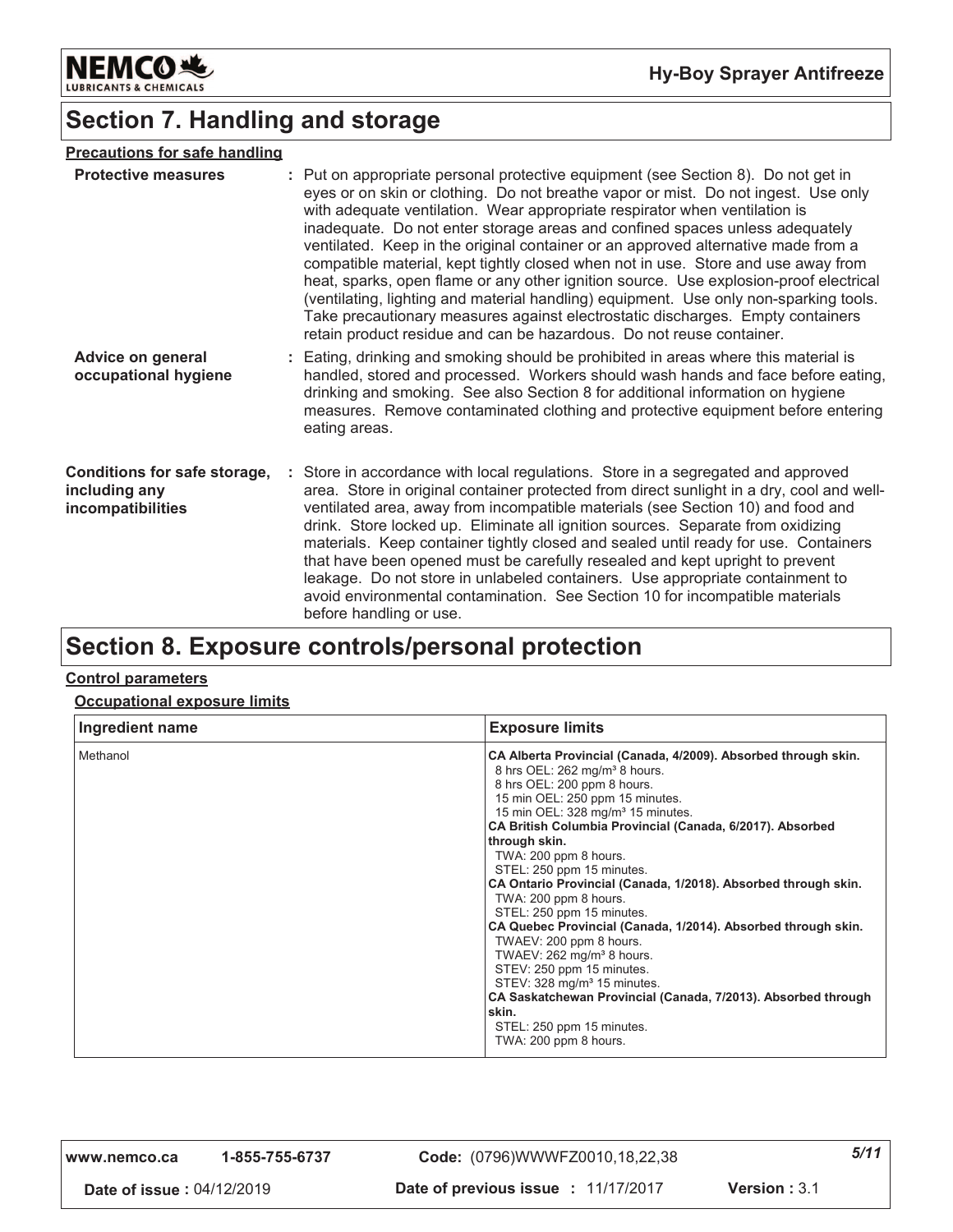NEMCO<sup>N</sup>

# Section 8. Exposure controls/personal protection

| Appropriate engineering<br>controls       | : Use only with adequate ventilation. Use process enclosures, local exhaust<br>ventilation or other engineering controls to keep worker exposure to airborne<br>contaminants below any recommended or statutory limits. The engineering controls<br>also need to keep gas, vapor or dust concentrations below any lower explosive<br>limits. Use explosion-proof ventilation equipment.                                                                                                                                                                                                                                   |
|-------------------------------------------|---------------------------------------------------------------------------------------------------------------------------------------------------------------------------------------------------------------------------------------------------------------------------------------------------------------------------------------------------------------------------------------------------------------------------------------------------------------------------------------------------------------------------------------------------------------------------------------------------------------------------|
| <b>Environmental exposure</b><br>controls | : Emissions from ventilation or work process equipment should be checked to ensure<br>they comply with the requirements of environmental protection legislation.                                                                                                                                                                                                                                                                                                                                                                                                                                                          |
| <b>Individual protection measures</b>     |                                                                                                                                                                                                                                                                                                                                                                                                                                                                                                                                                                                                                           |
| <b>Hygiene measures</b>                   | : Wash hands, forearms and face thoroughly after handling chemical products, before<br>eating, smoking and using the lavatory and at the end of the working period.<br>Appropriate techniques should be used to remove potentially contaminated clothing.<br>Wash contaminated clothing before reusing. Ensure that eyewash stations and<br>safety showers are close to the workstation location.                                                                                                                                                                                                                         |
| <b>Eye/face protection</b>                | : Safety eyewear complying with an approved standard should be used when a risk<br>assessment indicates this is necessary to avoid exposure to liquid splashes, mists,<br>gases or dusts. If contact is possible, the following protection should be worn,<br>unless the assessment indicates a higher degree of protection: safety glasses with<br>side-shields.                                                                                                                                                                                                                                                         |
| <b>Skin protection</b>                    |                                                                                                                                                                                                                                                                                                                                                                                                                                                                                                                                                                                                                           |
| <b>Hand protection</b>                    | : Chemical-resistant, impervious gloves complying with an approved standard should<br>be worn at all times when handling chemical products if a risk assessment indicates<br>this is necessary. Considering the parameters specified by the glove manufacturer,<br>check during use that the gloves are still retaining their protective properties. It<br>should be noted that the time to breakthrough for any glove material may be<br>different for different glove manufacturers. In the case of mixtures, consisting of<br>several substances, the protection time of the gloves cannot be accurately<br>estimated. |
| <b>Body protection</b>                    | : Personal protective equipment for the body should be selected based on the task<br>being performed and the risks involved and should be approved by a specialist<br>before handling this product. When there is a risk of ignition from static electricity,<br>wear anti-static protective clothing. For the greatest protection from static<br>discharges, clothing should include anti-static overalls, boots and gloves.                                                                                                                                                                                             |
| Other skin protection                     | : Appropriate footwear and any additional skin protection measures should be<br>selected based on the task being performed and the risks involved and should be<br>approved by a specialist before handling this product.                                                                                                                                                                                                                                                                                                                                                                                                 |
| <b>Respiratory protection</b>             | Based on the hazard and potential for exposure, select a respirator that meets the<br>appropriate standard or certification. Respirators must be used according to a<br>respiratory protection program to ensure proper fitting, training, and other important<br>aspects of use.                                                                                                                                                                                                                                                                                                                                         |
|                                           | <b>Section 9. Physical and chemical properties</b>                                                                                                                                                                                                                                                                                                                                                                                                                                                                                                                                                                        |

| Appearance                       |                                       |                                     |                     |      |
|----------------------------------|---------------------------------------|-------------------------------------|---------------------|------|
| <b>Physical state</b>            | $:$ Liquid.                           |                                     |                     |      |
| Color                            | $:$ Blue.                             |                                     |                     |      |
| Odor                             | : Mild alcohol.                       |                                     |                     |      |
| Odor threshold                   | : Not available.                      |                                     |                     |      |
| pH                               | : Not available.                      |                                     |                     |      |
| <b>Freezing point</b>            | $: -35^{\circ}$ C (-31 $^{\circ}$ F)  |                                     |                     |      |
| <b>Boiling point</b>             | $: 74^{\circ}$ C (165.2 $^{\circ}$ F) |                                     |                     |      |
| www.nemco.ca                     | 1-855-755-6737                        | Code: (0796)WWWFZ0010,18,22,38      |                     | 6/11 |
| <b>Date of issue: 04/12/2019</b> |                                       | Date of previous issue : 11/17/2017 | <b>Version: 3.1</b> |      |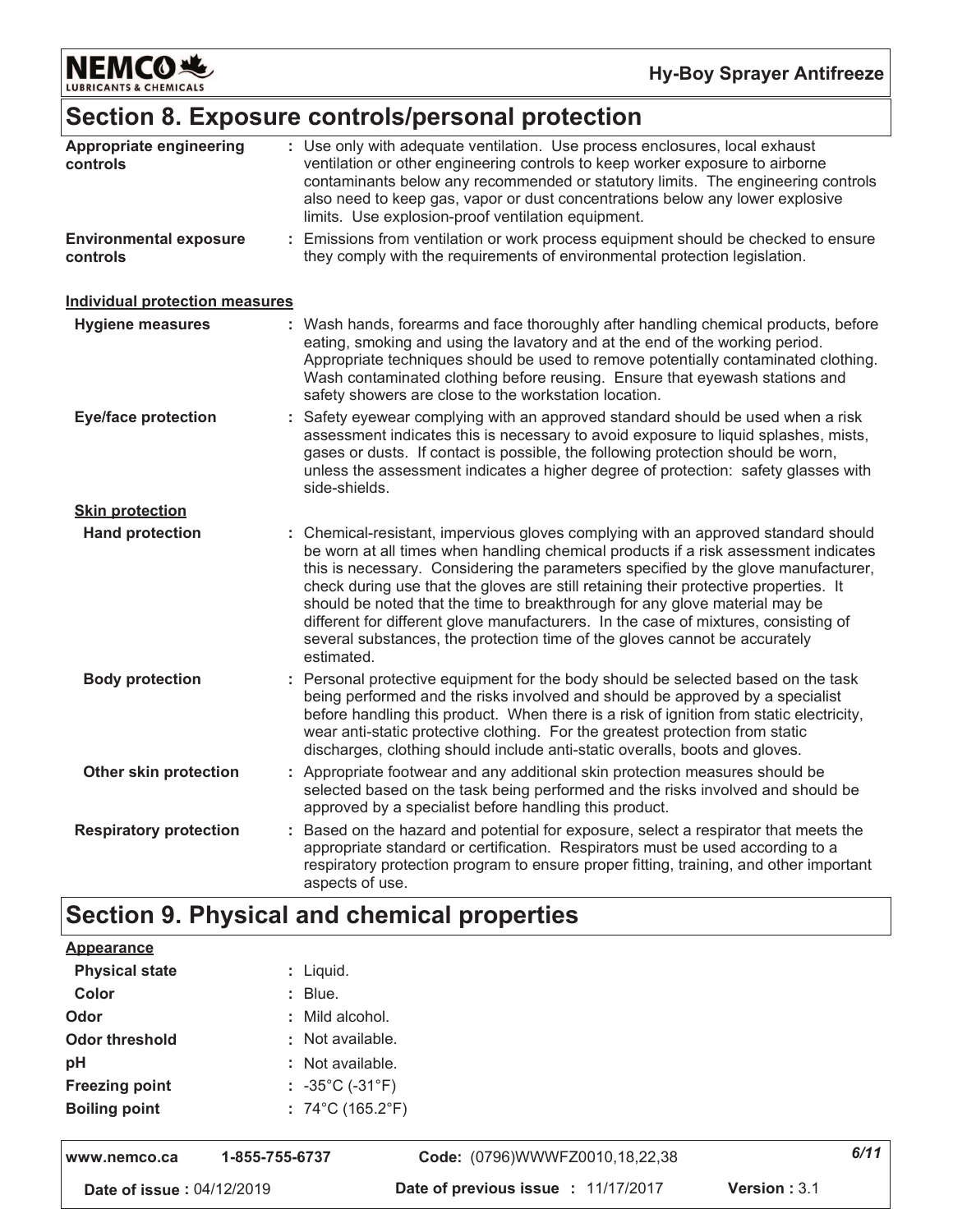

### Section 9. Physical and chemical properties

| <b>Flash point</b>                                | : Closed cup: 26°C (78.8°F) [Pensky-Martens.] |
|---------------------------------------------------|-----------------------------------------------|
| <b>Evaporation rate</b>                           | : Not available.                              |
| Flammability (solid, gas)                         | : Not available.                              |
| Lower and upper explosive<br>(flammable) limits   | : Not available.                              |
| Vapor pressure                                    | : Not available.                              |
| Vapor density                                     | : Not available.                              |
| <b>Relative density</b>                           | : 0.935                                       |
| <b>Solubility</b>                                 | : Soluble in water.                           |
| <b>Partition coefficient: n-</b><br>octanol/water | : Not available.                              |
| <b>Auto-ignition temperature</b>                  | : Not available.                              |
| Decomposition temperature                         | : Not available.                              |
| <b>Viscosity</b>                                  | : Not available.                              |

### Section 10. Stability and reactivity

| <b>Reactivity</b>                            | : No specific test data related to reactivity available for this product or its ingredients.                                                                                 |
|----------------------------------------------|------------------------------------------------------------------------------------------------------------------------------------------------------------------------------|
| <b>Chemical stability</b>                    | : The product is stable.                                                                                                                                                     |
| <b>Possibility of hazardous</b><br>reactions | : Under normal conditions of storage and use, hazardous reactions will not occur.                                                                                            |
| <b>Conditions to avoid</b>                   | : Avoid all possible sources of ignition (spark or flame). Do not pressurize, cut, weld,<br>braze, solder, drill, grind or expose containers to heat or sources of ignition. |
| Incompatible materials                       | : Reactive or incompatible with the following materials: oxidizing materials.                                                                                                |
| <b>Hazardous decomposition</b><br>products   | : Under normal conditions of storage and use, hazardous decomposition products<br>should not be produced.                                                                    |

### **Section 11. Toxicological information**

#### Information on toxicological effects

**Acute toxicity** 

| <b>Product/ingredient name</b> | l Result                                                                        | <b>Species</b>              | <b>Dose</b>                                          | <b>Exposure</b>    |
|--------------------------------|---------------------------------------------------------------------------------|-----------------------------|------------------------------------------------------|--------------------|
| Methanol                       | <b>LC50 Inhalation Gas.</b><br>LC50 Inhalation Gas.<br>LD50 Dermal<br>LD50 Oral | Rat<br>Rat<br>Rabbit<br>Rat | 145000 ppm<br>64000 ppm<br>15800 mg/kg<br>5600 mg/kg | 1 hours<br>4 hours |

#### **Irritation/Corrosion**

There is no data available.

#### **Sensitization**

There is no data available.

#### **Mutagenicity**

There is no data available.

### Carcinogenicity

| www.nemco.ca                     | 1-855-755-6737 | Code: (0796)WWWFZ0010,18,22,38      |                        | 7/11 |
|----------------------------------|----------------|-------------------------------------|------------------------|------|
| <b>Date of issue: 04/12/2019</b> |                | Date of previous issue : 11/17/2017 | <b>Version</b> : $3.1$ |      |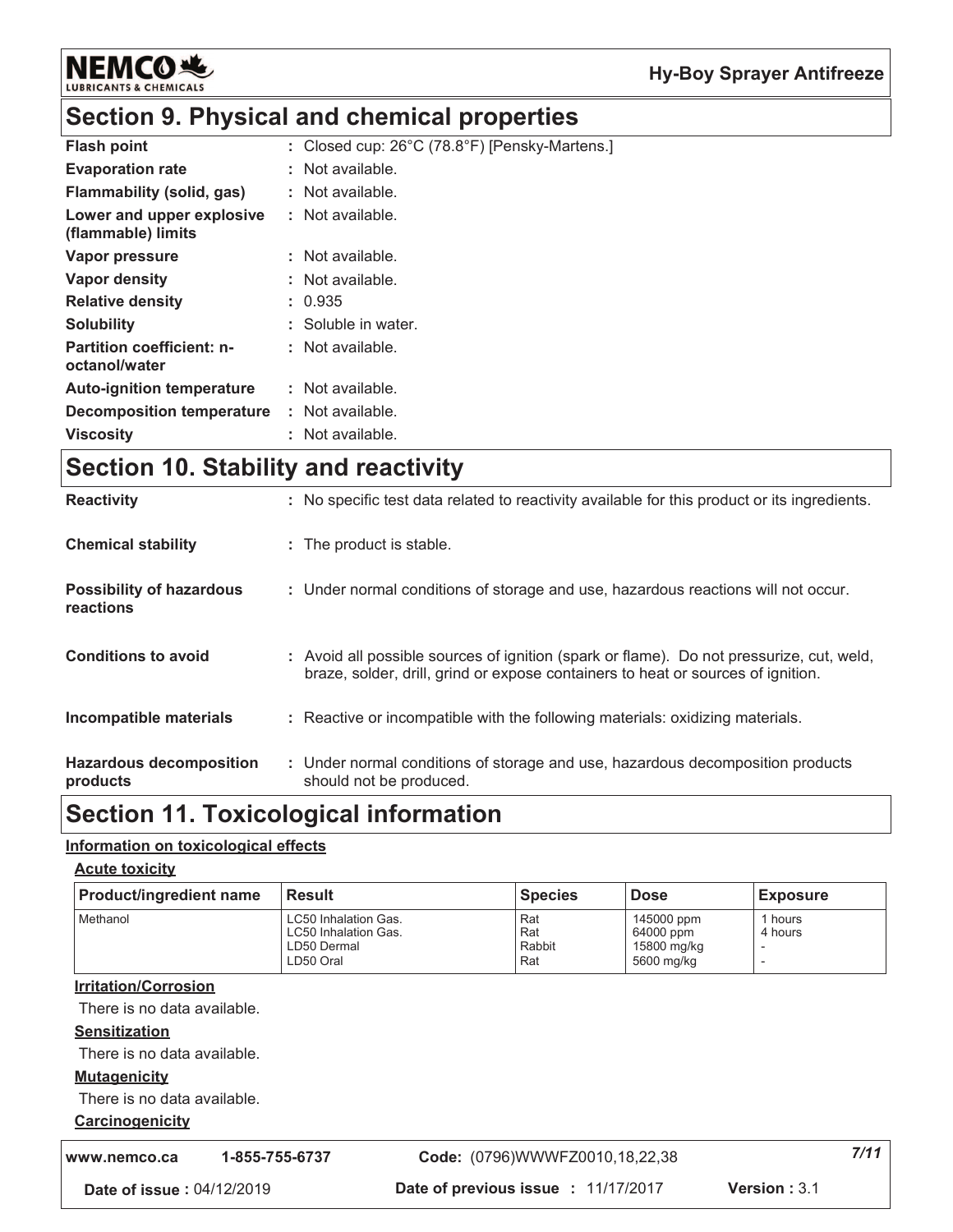

### **Section 11. Toxicological information**

There is no data available.

#### **Reproductive toxicity**

There is no data available.

#### **Teratogenicity**

There is no data available.

#### Specific target organ toxicity (single exposure)

| <b>Name</b>                                                                              |                                                   |                                                       | <b>Category</b> | <b>Target organs</b> |
|------------------------------------------------------------------------------------------|---------------------------------------------------|-------------------------------------------------------|-----------------|----------------------|
| Methanol                                                                                 |                                                   |                                                       | Category 1      | Not determined       |
| Specific target organ toxicity (repeated exposure)                                       |                                                   |                                                       |                 |                      |
| There is no data available.                                                              |                                                   |                                                       |                 |                      |
| <b>Aspiration hazard</b>                                                                 |                                                   |                                                       |                 |                      |
| There is no data available.                                                              |                                                   |                                                       |                 |                      |
| Information on the likely<br>routes of exposure                                          |                                                   | : Dermal contact. Eye contact. Inhalation. Ingestion. |                 |                      |
| <b>Potential acute health effects</b>                                                    |                                                   |                                                       |                 |                      |
| Eye contact                                                                              |                                                   | : No known significant effects or critical hazards.   |                 |                      |
| <b>Inhalation</b>                                                                        |                                                   | Toxic if inhaled.                                     |                 |                      |
| <b>Skin contact</b>                                                                      |                                                   | Toxic in contact with skin.                           |                 |                      |
| Ingestion                                                                                |                                                   | : Toxic if swallowed.                                 |                 |                      |
| Symptoms related to the physical, chemical and toxicological characteristics             |                                                   |                                                       |                 |                      |
| Eye contact                                                                              |                                                   | : No known significant effects or critical hazards.   |                 |                      |
| <b>Inhalation</b>                                                                        |                                                   | : No known significant effects or critical hazards.   |                 |                      |
| <b>Skin contact</b>                                                                      |                                                   | : No known significant effects or critical hazards.   |                 |                      |
| Ingestion                                                                                |                                                   | : No known significant effects or critical hazards.   |                 |                      |
| Delayed and immediate effects and also chronic effects from short and long term exposure |                                                   |                                                       |                 |                      |
| <b>Short term exposure</b>                                                               |                                                   |                                                       |                 |                      |
| <b>Potential immediate</b><br>effects                                                    |                                                   | : No known significant effects or critical hazards.   |                 |                      |
| <b>Potential delayed effects</b>                                                         |                                                   | : No known significant effects or critical hazards.   |                 |                      |
| Long term exposure                                                                       |                                                   |                                                       |                 |                      |
| <b>Potential immediate</b><br>effects                                                    |                                                   | : No known significant effects or critical hazards.   |                 |                      |
| <b>Potential delayed effects</b>                                                         |                                                   | : No known significant effects or critical hazards.   |                 |                      |
| <b>Potential chronic health effects</b>                                                  |                                                   |                                                       |                 |                      |
| <b>General</b>                                                                           |                                                   | No known significant effects or critical hazards.     |                 |                      |
| Carcinogenicity                                                                          |                                                   | No known significant effects or critical hazards.     |                 |                      |
| <b>Mutagenicity</b>                                                                      |                                                   | No known significant effects or critical hazards.     |                 |                      |
| <b>Teratogenicity</b>                                                                    | t                                                 | No known significant effects or critical hazards.     |                 |                      |
| <b>Developmental effects</b>                                                             | No known significant effects or critical hazards. |                                                       |                 |                      |
| <b>Fertility effects</b>                                                                 |                                                   | No known significant effects or critical hazards.     |                 |                      |
|                                                                                          |                                                   |                                                       |                 |                      |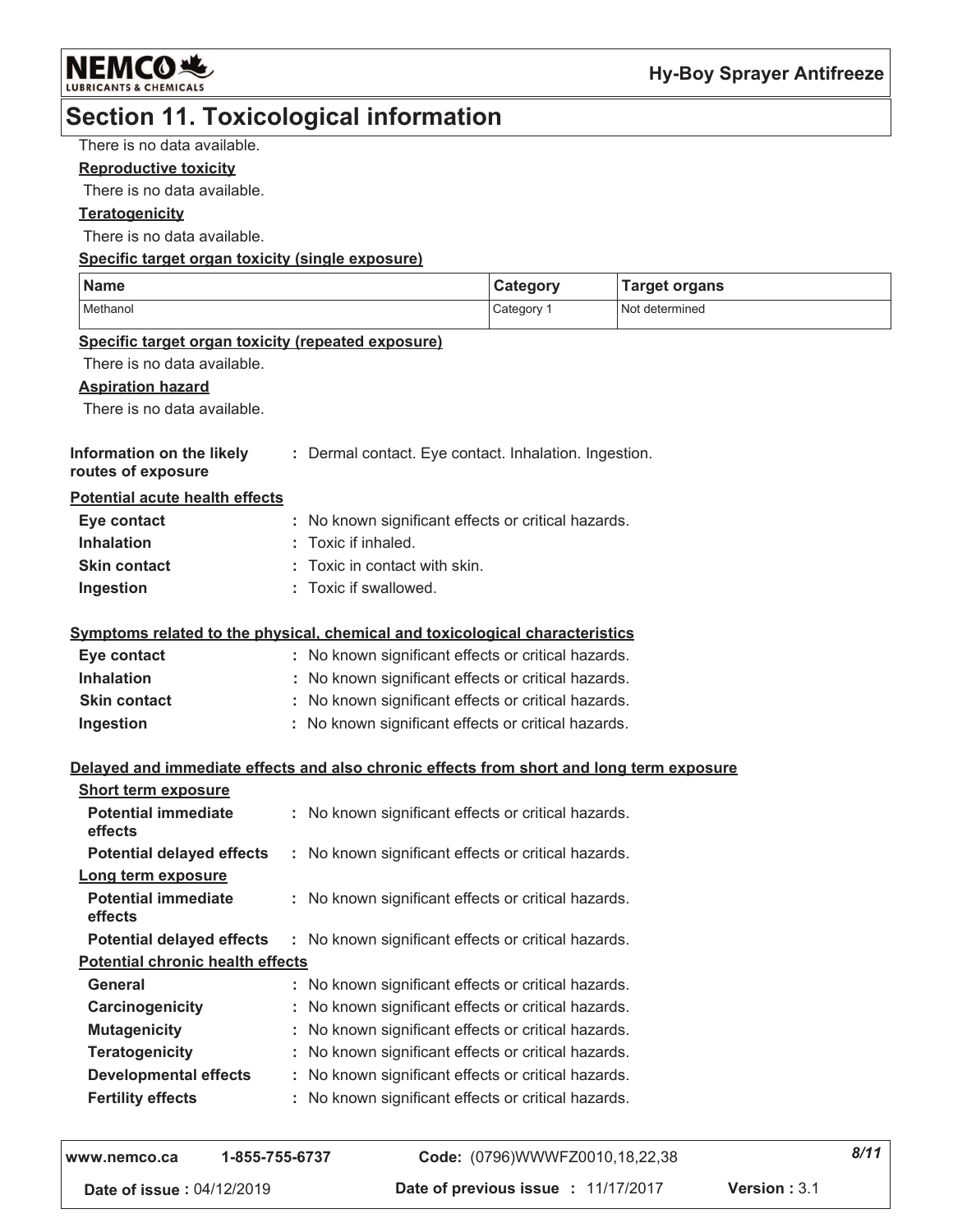

### **Section 11. Toxicological information**

### **Numerical measures of toxicity**

#### **Acute toxicity estimates**

| <b>Route</b>        | <b>ATE value</b> |
|---------------------|------------------|
| Oral                | 217.4 mg/kg      |
| Dermal              | 652.2 mg/kg      |
| Inhalation (vapors) | 6.522 mg/L       |

### **Section 12. Ecological information**

#### **Toxicity**

| <b>Product/ingredient name</b> | <b>Result</b>                        | <b>Species</b>                        | <b>Exposure</b> |
|--------------------------------|--------------------------------------|---------------------------------------|-----------------|
| Methanol                       | Acute LC50 2500000 µg/L Marine water | Crustaceans - Crangon crangon - Adult | 48 hours        |
|                                | Acute LC50 3289 mg/L Fresh water     | Daphnia - Daphnia magna - Neonate     | 48 hours        |
|                                | Acute LC50 290 mg/L Fresh water      | Fish - Danio rerio - Egg              | 96 hours        |

#### **Persistence and degradability**

There is no data available.

#### **Bioaccumulative potential**

| <b>Product/ingredient name</b> | $\mathsf{LogP}_\mathsf{ow}$ | <b>BCF</b> | <b>Potential</b> |
|--------------------------------|-----------------------------|------------|------------------|
| Methanol                       | $-0.77$                     | < 10       | low              |

#### **Mobility in soil**

| Soil/water partition | : There is no data available. |
|----------------------|-------------------------------|
| coefficient (Koc)    |                               |

#### **Other adverse effects** : No known significant effects or critical hazards.

### **Section 13. Disposal considerations**

**Disposal methods** : The generation of waste should be avoided or minimized wherever possible. Disposal of this product, solutions and any by-products should comply with the requirements of environmental protection and waste disposal legislation and any regional local authority requirements. Dispose of surplus and non-recyclable products via a licensed waste disposal contractor. Waste should not be disposed of untreated to the sewer unless fully compliant with the requirements of all authorities with jurisdiction. Waste packaging should be recycled. Incineration or landfill should only be considered when recycling is not feasible. This material and its container must be disposed of in a safe way. Care should be taken when handling empty containers that have not been cleaned or rinsed out. Empty containers or liners may retain some product residues. Vapor from product residues may create a highly flammable or explosive atmosphere inside the container. Do not cut, weld or grind used containers unless they have been cleaned thoroughly internally. Avoid dispersal of spilled material and runoff and contact with soil, waterways, drains and sewers.

| l www.nemco.ca                   | 1-855-755-6737 | Code: (0796)WWWFZ0010,18,22,38     |                     | 9/11 |
|----------------------------------|----------------|------------------------------------|---------------------|------|
| <b>Date of issue: 04/12/2019</b> |                | Date of previous issue: 11/17/2017 | <b>Version: 3.1</b> |      |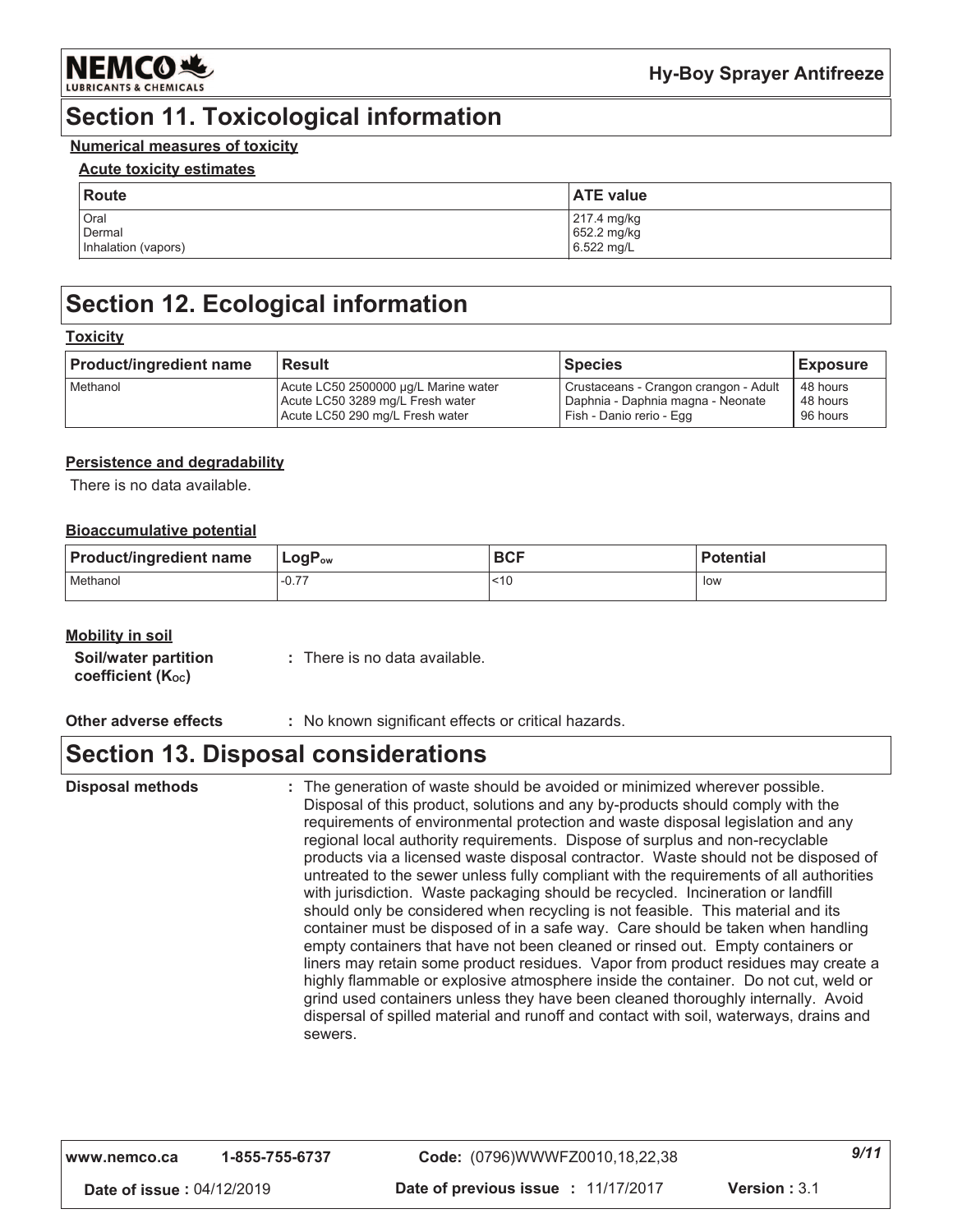

# **Section 14. Transport information**

|                                      | <b>TDG Classification</b>             | <b>IMDG</b>                         | <b>IATA</b>              |
|--------------------------------------|---------------------------------------|-------------------------------------|--------------------------|
| <b>UN number</b>                     | <b>UN1230</b>                         | <b>UN1230</b>                       | <b>UN1230</b>            |
| <b>UN proper</b><br>shipping name    | <b>METHANOL SOLUTION</b>              | <b>METHANOL SOLUTION</b>            | <b>METHANOL SOLUTION</b> |
| <b>Transport</b><br>hazard class(es) | 3(6.1)                                | 3(6.1)                              | 3(6.1)                   |
| <b>Packing group</b>                 | $\begin{array}{c} \hline \end{array}$ | Ш                                   | $\mathbf{  }$            |
| <b>Environmental</b><br>hazards      | No.                                   | No.                                 | No.                      |
| <b>Additional</b><br>information     | See "Additional Information' below.   | <b>Emergency schedules F-E, S-D</b> |                          |

**AERG** : 131 \*Additional information: Product classified as per Part 2 of the TDG Regulations: Section 2.6 (Mixture <47% DG Methanol listed by name in Schedule 1 - and >53% non-DG). Exemption(s) applied as per Part 1 of the TDG Regulations: 1.36 Class 3 Flammable Liquid, Aqueous Solution of Alcohol Exemption applied to 2x10L case to 205L (Flash Point 26.5 and 25.5, solution %, smoc).

Special precautions for user : Transport within user's premises: always transport in closed containers that are upright and secure. Ensure that persons transporting the product know what to do in the event of an accident or spillage.

### **Section 15. Regulatory information**

| <b>Canadian lists</b>                        |                                                 |
|----------------------------------------------|-------------------------------------------------|
| <b>Canada inventory (DSL</b><br><b>NDSL)</b> | : Not determined.                               |
| <b>Canadian NPRI</b>                         | : The following components are listed: Methanol |
| <b>CEPA Toxic substances</b>                 | : None of the components are listed.            |
|                                              |                                                 |

### **Section 16. Other information**

#### Procedure used to derive the classification

| <b>Classification</b>                                                                                                                                                                                                               |              | <b>Justification</b>                                                                                          |
|-------------------------------------------------------------------------------------------------------------------------------------------------------------------------------------------------------------------------------------|--------------|---------------------------------------------------------------------------------------------------------------|
| <b>FLAMMABLE LIQUIDS - Category 3</b><br>ACUTE TOXICITY (oral) - Category 3<br>ACUTE TOXICITY (dermal) - Category 3<br>ACUTE TOXICITY (inhalation) - Category 3<br>SPECIFIC TARGET ORGAN TOXICITY (SINGLE EXPOSURE) -<br>Category 1 |              | On basis of test data<br>Calculation method<br>Calculation method<br>Calculation method<br>Calculation method |
| <b>History</b>                                                                                                                                                                                                                      |              |                                                                                                               |
| Date of issue                                                                                                                                                                                                                       | : 04/12/2019 |                                                                                                               |
| Date of previous issue                                                                                                                                                                                                              | : 11/17/2017 |                                                                                                               |
| <b>Version</b>                                                                                                                                                                                                                      | : 3.1        |                                                                                                               |
| <b>Prepared by</b>                                                                                                                                                                                                                  |              | : KMK Regulatory Services Inc. (www.kmkregservices.com)                                                       |

| l www.nemco.ca                   | 1-855-755-6737 | Code: (0796)WWWFZ0010,18,22,38      |                      | 10/11 |
|----------------------------------|----------------|-------------------------------------|----------------------|-------|
| <b>Date of issue: 04/12/2019</b> |                | Date of previous issue : 11/17/2017 | <b>Version</b> : 3.1 |       |